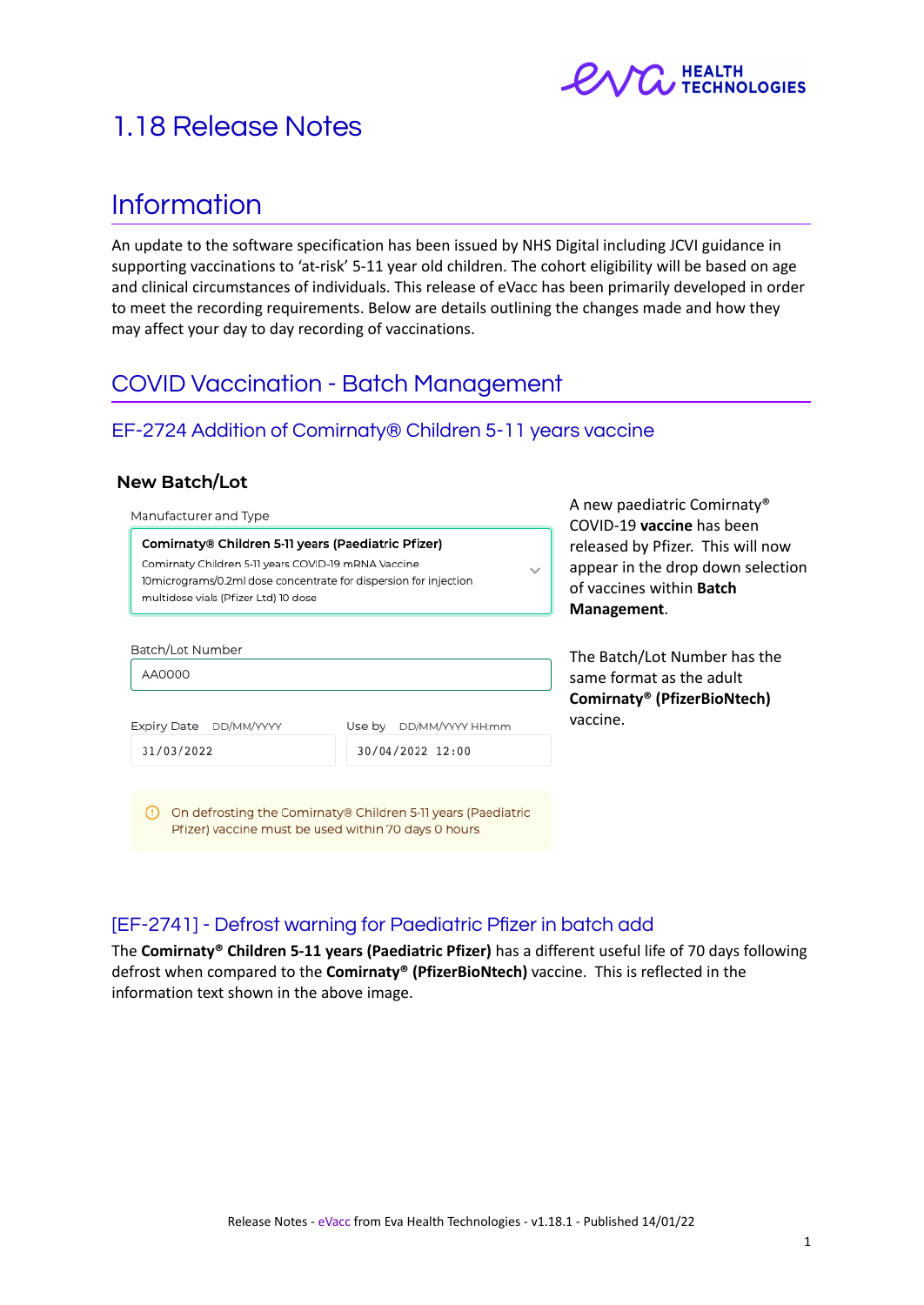

## [EF-2726] - Addition of a Dose Amount to Comirnaty® (PfizerBioNtech)

The new vaccine released for children (**Comirnaty® Children 5-11 years (Paediatric Pfizer) 0.2ml**), has a differing standard dose in comparison to the adult vaccine. Should a vaccinator select the adult vaccine for use with a child aged between 5 and 11 years and additional dose will be available within the selector of **0.1ml**. By default this will be selected however can be modified in the event that an alternate dose has been given.

| <b>Vaccine Name</b>                                                | <b>Vaccine Type</b> | <b>Batch Number</b><br>Format(s) | <b>Additional Information</b>                                                                                                                                                                                         | <b>Status</b> | <b>Authorised</b><br>Age |
|--------------------------------------------------------------------|---------------------|----------------------------------|-----------------------------------------------------------------------------------------------------------------------------------------------------------------------------------------------------------------------|---------------|--------------------------|
| Comirnaty®<br>(PfizerBioNtech)                                     | <b>mRNA</b>         | AAnnnn                           | • The existing batch numbers for the Pfizer<br>vaccine starts with 'E' followed by another<br>alphabetic character, and 4 numbers $-$ e.g.<br>EP1234<br>• No known changes expected to Pfizer batch<br>number formats | Existing      | $5+$                     |
| <b>Comirnaty®</b><br>Children 5-11<br>years (Paediatric<br>Pfizer) | <b>mRNA</b>         | <b>AAnnnn</b>                    | • Same batch number configuration as seen<br>on current Comirnaty product for January<br>'22 delivery                                                                                                                 | <b>New</b>    | $5 - 11$                 |

The additions are now available within eVacc and you will notice subtle changes when these vaccines have been selected within the **Screening and Consent** and **Vaccination** templates. These changes are in the form of a warning message, description of the Vaccine Type and the dose amount for the selected vaccine. The dose amount in the **Vaccination** template has been configured to be selected according to the vaccine and age of the patient.

## [EF-2725] - Addition of Children (5-11 years) Dosing and Schedule Information

As shown below the primary course dose amount for a child aged between 5 and 11 years is **0.1ml** for the **Comirnaty® (PfizerBioNtech)** and **0.2ml** for the **Comirnaty® Children 5-11 years (Paediatric Pfizer)**

| <b>Scheduling</b>                                                           |                                                             |                                                                                                                    |                                                                               | <b>Dose Amounts</b>                                     |                       |                     |
|-----------------------------------------------------------------------------|-------------------------------------------------------------|--------------------------------------------------------------------------------------------------------------------|-------------------------------------------------------------------------------|---------------------------------------------------------|-----------------------|---------------------|
| <b>Vaccine Name</b>                                                         | <b>Minimum</b><br>interval<br>between 1st and<br>$2nd$ dose | <b>Minimum interval</b><br>between 2 <sup>nd</sup> and<br>subsequent primary<br>course doses where<br>required [1] | <b>Minimum interval</b><br>between primary<br>course and<br>booster doses [2] | <b>Minimum interval</b><br>between booster<br>doses [2] | <b>Primary course</b> | <b>Booster dose</b> |
| Comirnaty®<br>(PfizerBioNtech)                                              | 56 days                                                     | 56 days                                                                                                            | N/A                                                                           | N/A                                                     | 0.1ml                 | N/A                 |
| <b>Comirnaty</b> <sup>®</sup><br>Children 5-11 years<br>(Paediatric Pfizer) | 56 days                                                     | 56 days                                                                                                            | N/A                                                                           | N/A                                                     | 0.2ml                 | N/A                 |
| AstraZeneca [3]                                                             | N/A                                                         | N/A                                                                                                                | N/A                                                                           | N/A                                                     | N/A                   | N/A                 |
| Spikevax <sup>®</sup> [3]<br>(Moderna)                                      | N/A                                                         | N/A                                                                                                                | N/A                                                                           | N/A                                                     | N/A                   | N/A                 |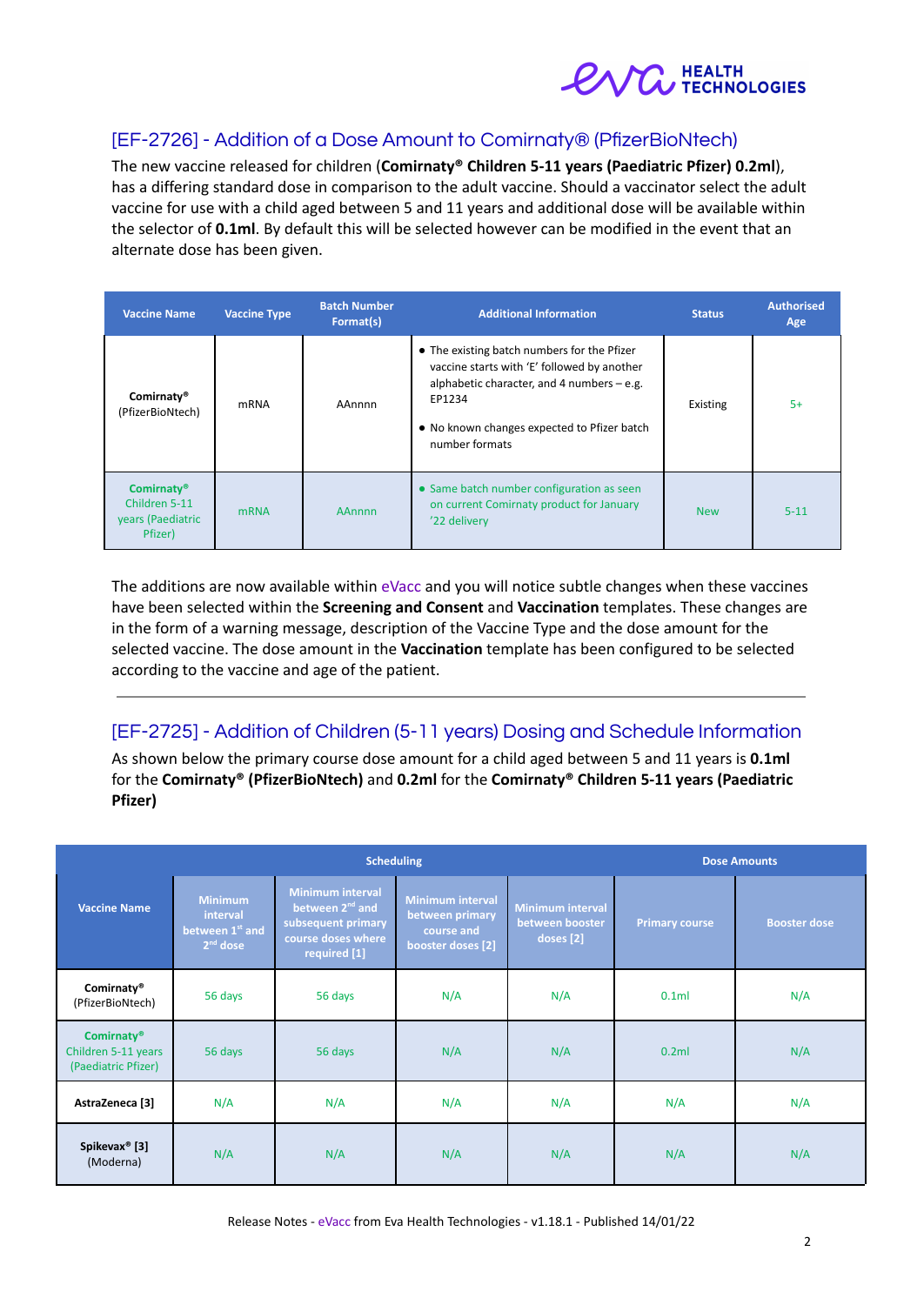

# COVID - Screening and Consent, Vaccination Templates

## [EF-2719] - Under 5 Years of Age NEW Warning

A warning message will be displayed if the patient being vaccinated is under 5 years of age regardless of which vaccine has been selected.

| Vaccine Type                                                                                                                                                                                                                                                                                                                                                                                                                                               |       |       |              |
|------------------------------------------------------------------------------------------------------------------------------------------------------------------------------------------------------------------------------------------------------------------------------------------------------------------------------------------------------------------------------------------------------------------------------------------------------------|-------|-------|--------------|
| Comirnaty® Children 5-11 years (Paediatric Pfizer)                                                                                                                                                                                                                                                                                                                                                                                                         |       |       | $\checkmark$ |
| Dose the patient is due for:                                                                                                                                                                                                                                                                                                                                                                                                                               |       | First | Second       |
| Dose amount:                                                                                                                                                                                                                                                                                                                                                                                                                                               | 0.2ml |       | $\checkmark$ |
| You have selected a covid vaccine for a person under the age of 5. This is currently not<br>advised by JCVI and is outside MHRA authorisations. This can only be administered on the<br>instruction of a prescribing clinician e.g. Doctor. Please discuss the appropriateness of<br>vaccination with the prescriber BEFORE vaccination. If they give authority to vaccinate it<br>should be recorded as authorised under Patient Specific Direction (PSD) |       |       |              |

## [EF-2720] - Under 12 Years of Age Update to Current Warning

If a patient is under the age of 12, **and** one of the following vaccines has been selected,

- Spikevax® (Moderna) 0.25ml & 0.5ml
- AstraZeneca 0.5ml
- Comirnaty® (PfizerBioNtech) **0.3ml only**

#### Then a further warning message is displayed:

Vaccine Type

| Spikevax® (Moderna)          |       |       | $\checkmark$ |  |
|------------------------------|-------|-------|--------------|--|
| Dose the patient is due for: |       | First | Second       |  |
| Dose amount:                 | 0.5ml |       | $\checkmark$ |  |

(1) You have selected the Spikevax® (Moderna), AstraZeneca or Comirnaty® (PfizerBioNtech) -0.3ml only for a person under the age of 12. This is currently not advised by JCVI and is outside MHRA authorisations. This can only be administered on the instruction of a prescribing clinician e.g. Doctor. Please discuss the appropriateness of vaccination with the prescriber BEFORE vaccination. If they give authority to vaccinate it should be recorded as authorised under Patient Specific Direction (PSD)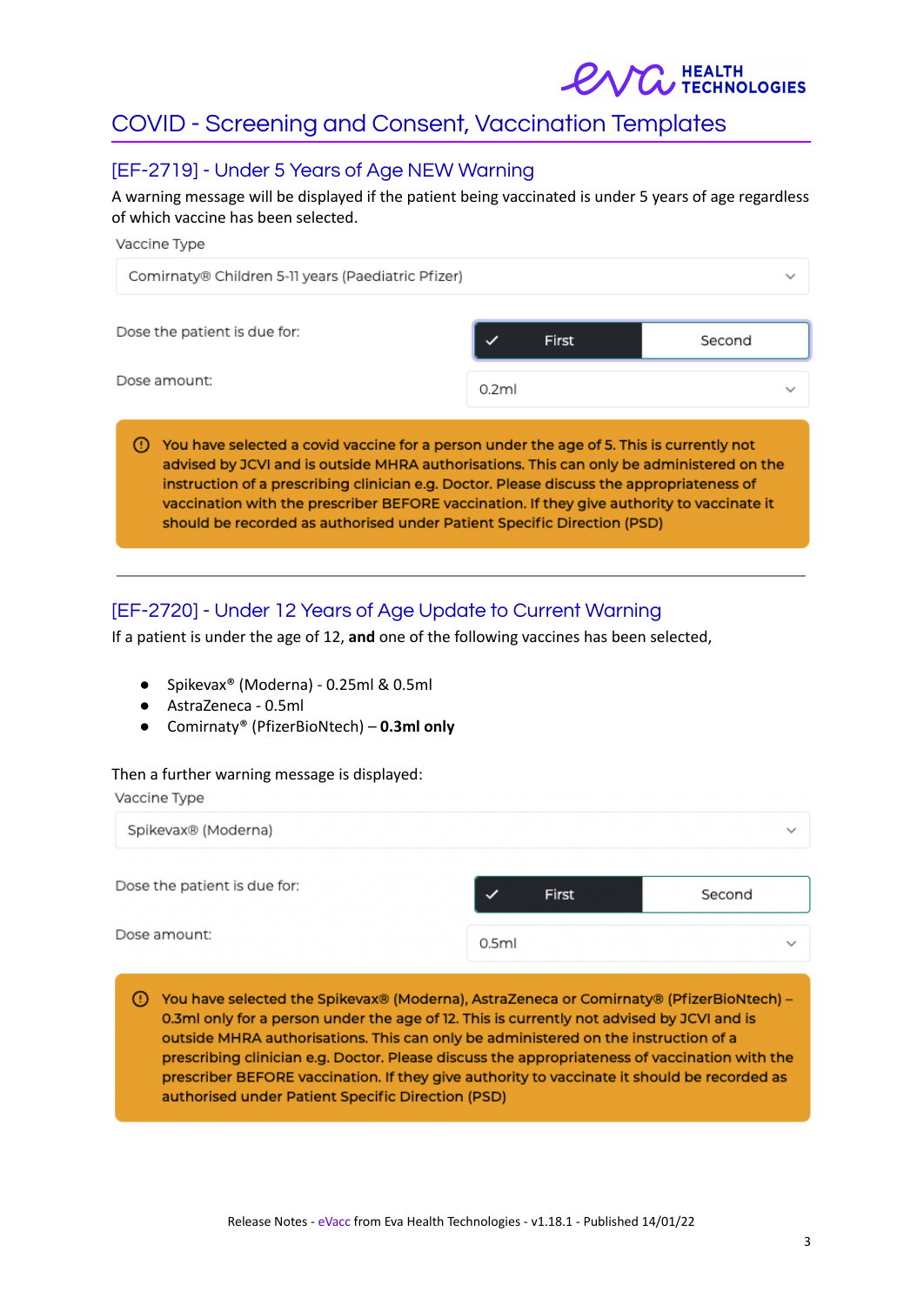

## [EF-2721] - Over 12 Years of Age child dose Comirnaty Warning

With the addition of the **Comirnaty® Children 5-11 years (Paediatric Pfizer) 0.2ml** vaccine, and a dose of **Comirnaty® (Pfizer BioNTech) 0.1ml** *(for patients aged 5 - 11 years)*, a warning message will be displayed if the patient is 12 years of age or over.

| (!) You have selected Comirnaty® Children 5-11 years (Paediatric Pfizer) - 0.2 ml for a patient |
|-------------------------------------------------------------------------------------------------|
| who is 12 years or older. Please discuss this with a Responsible Clinician before continuing    |
| as this should only be administered where deemed clinically appropriate.                        |

#### [EF-2723] - Update to Caution Checklist Warning Text

The question *"Has the individual indicated they are, or could be pregnant?"* within the screening and consent form has been removed if the patient is under the age of 12 years inline with NHS guidance.

#### Cautions

- Has the individual had any vaccination in the last 7 days?
- $\Box$  Has the individual informed you they are currently or have been in a trial of a potential coronavirus vaccine?
- $\Box$  Is the individual taking anticoagulant medication, or do they have a bleeding disorder?
- Does the individual currently have any symptoms of Covid-19 infection?

| Is the individual suitable to receive a vaccine<br>today? | Yes | No. |
|-----------------------------------------------------------|-----|-----|
|                                                           |     |     |

## [EF-2722] - Update to Exclusion Checklist Warning Text

Exclusion Checklist question: *"Has the individual had any covid symptoms or tested positive to covid over the last 'n' weeks?"* (with 'n' being either 4 or 12 depending on the patient's age), to include the text *"see precautions Immunisation against infectious Diseases (The Green Book)."* at the end of the message displayed if 'Yes' is answered to the question.

Y Has the individual had any covid symptoms or tested positive to covid over the last 4 weeks?

You have indicated that this patient may not be clinically suitable. Confirmation required from lead clinician that patient is suitable for vaccination before proceeding, see precautions Immunisation against infectious Diseases (The Green Book)

## [EF-2728] - Ensure booster warnings apply to applicable 5 -15 year olds

With the addition of the new vaccine, dose amounts and dose schedule, the eVacc solution has had a number of "conditions" added so the relevant warnings are displayed when a **Booster** course is selected for patients aged 5 to 15 years.